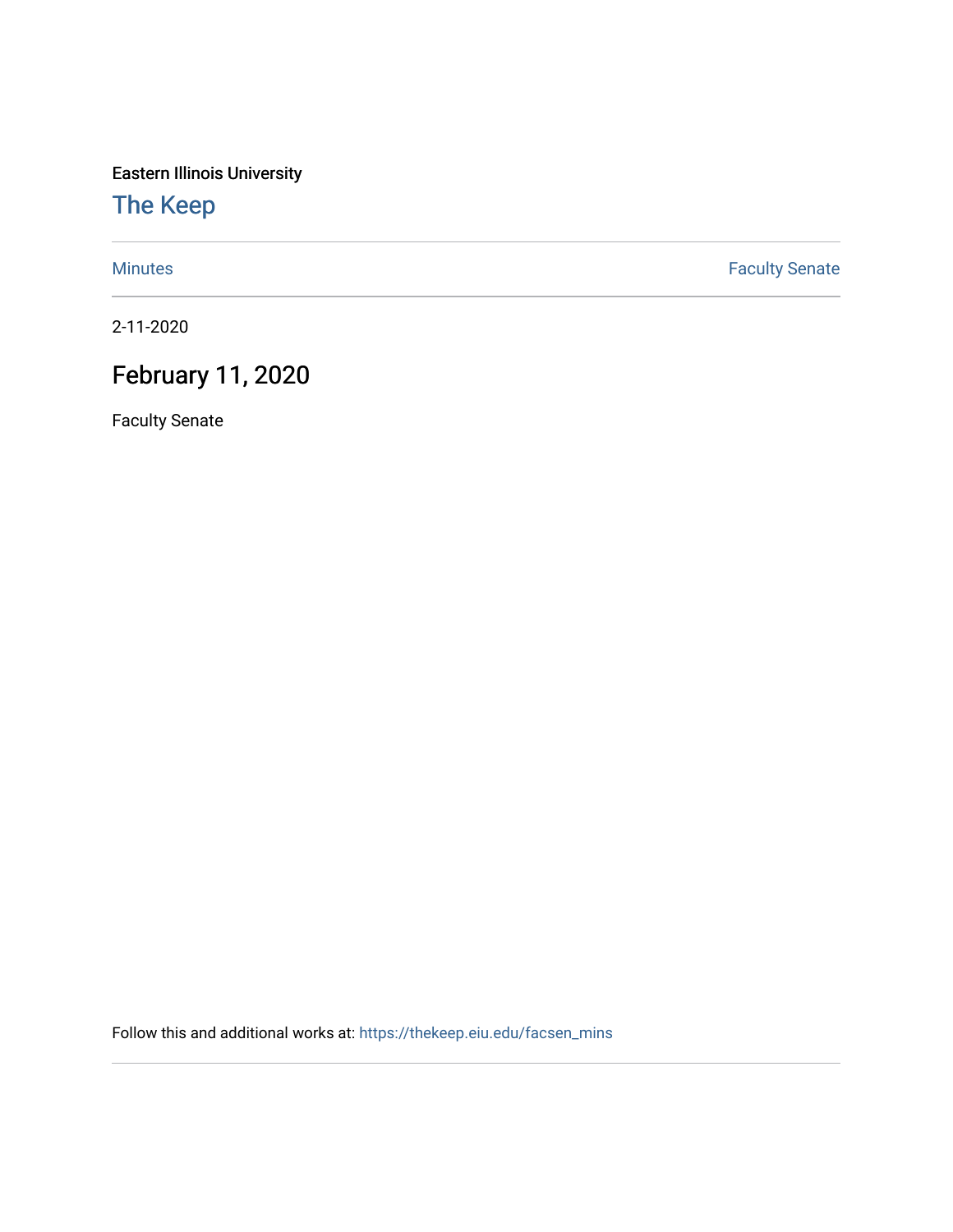

*the minutes summarize the proceeding, and do not constitute a verbatim transcript*

I. Call to Order

- Chair of Faculty Senate, C.C. Wharram, called the meeting to order at 2:00 pm
- Senators in attendance: Barnard, Chahyadi, Holly, Hugo, Stowell, Wharram, Brantley, Gosse, White, Eckert, Khamisani, N. Shaw, K. Shaw, Periyannan, VanGunten, Scher
- Guests: JJ Bullock, DEN; B. Gillespie, Civic Engagement and Volunteerism; Provost J. Gatrell

II. Approval of Minutes.

- Motion (N. Shaw/Barnard), unanimously approved. VanGunten and Periyannan abstain
- Scher enters: 2:02 pm

## III. Committee Reports

- Executive
	- o Wharram: further discussed proposed Code of Conduct with University General Counsel McLaughlin and conveyed concerns/comments: productive, ongoing. President's lecture on 4/2 will focus on campus mental health. Ben Locke (*Penn State*) will speak. Science Building planning moving along quickly. Encourage input on design from Biology & Chemistry. President will consider Rec. Center proposal (free faculty use). Attended CUPB: numbers look good overall, some deficits in Athletics and Grants in Aid. University Advancement: donations up.
- Elections & Nominations
	- o (waiting on Stowell to arrive). Holly: call for nominations went out to faculty (email)
- Student Senate
	- o Khamisani: Committees forming, planning Student Action Team visit to Springfield, Dining with Deans event went well, collaboration (student government) with Lake Land in the works, Community Service activity (2/24) planned. *Discussion*
		- Periyannan: saw DEN article about minority students voicing concern about not being heard. We should discuss
		- Khamisani: that came out of Diversity Action Committee fishbowl conversation
		- Wharram: we should consider diversity subcommittee to address such issues
- Student and Staff Relations
	- o Brantley: meeting tomorrow (2/12)
- Awards Committee
	- o N. Hugo: nothing to report
- Faculty Forum
	- o White: need to start planning (mental health, textbook rental)
- Budget Transparency
	- o Barnard: nothing to report
- IV. Business
	- Provost's Report
		- o Gatrell: Dining with Deans event successful—discussed how deans could be more involved with students (thanks Noor [Khamisani]). Darwin Days underway. Assessment considering instruments and ongoing dialogue about gen Ed. program.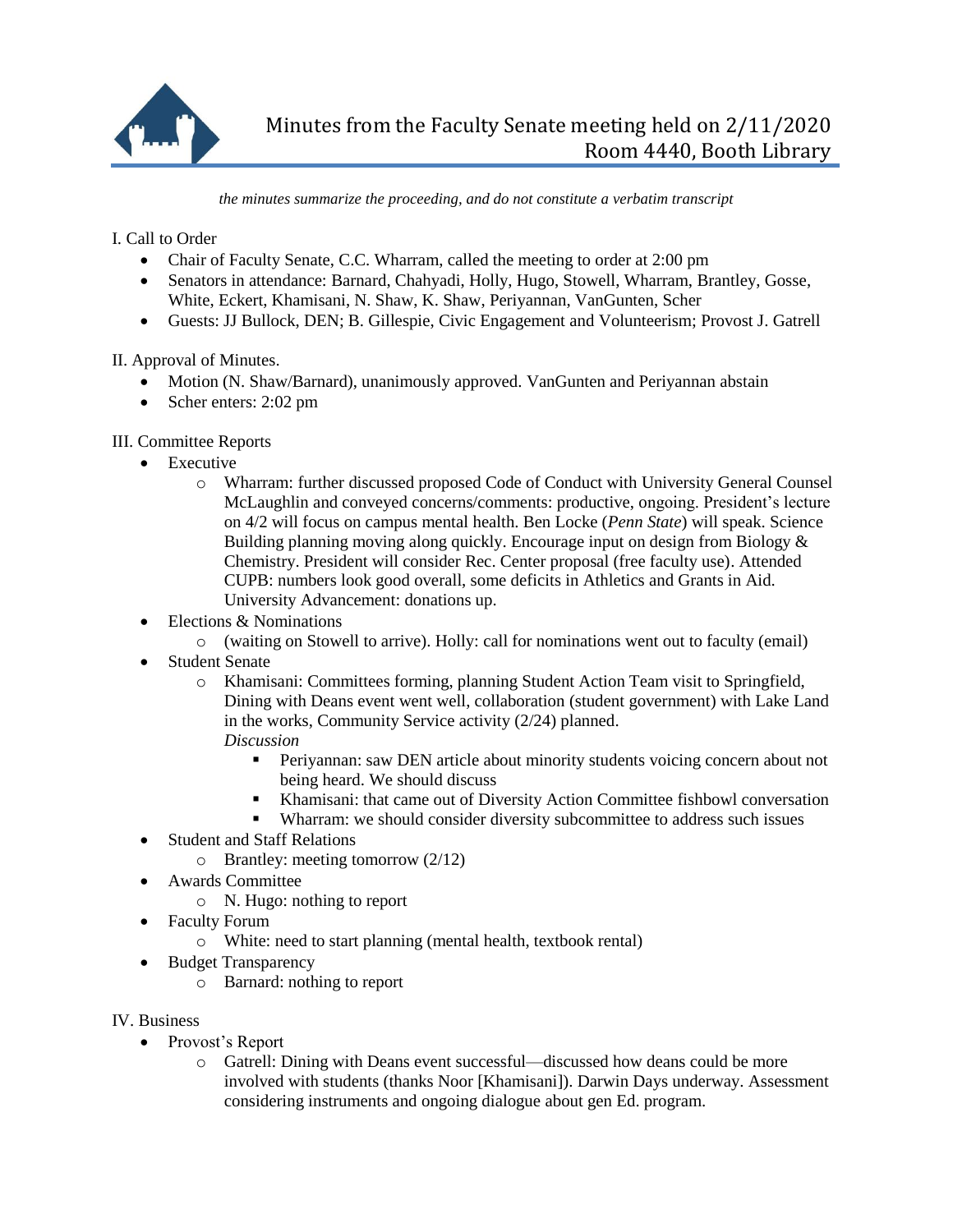- Scher: optimistic that some (instruments) available in public domain (free)
- Gatrell: (if true) please send them to me (!)
- o Gatrell: QIP (proposals) will be presented at President's Council next week. New Deans (CLAS and CoE) announced—thank you search committee chairs (Hendrickson and Newell). VPBA candidates coming in now/soon. Illinois Innovation Network is live: N. Hugo designed course (sustainability) and first to teach on network.
	- Hugo: students enrolled from other IL universities, variety of majors. Great.
- Discussion of our constituency
	- o Wharram: (with regard to nominating someone to the IT search committee) we had a volunteer who is staff but teaching courses. There are also part-time teachers. Are they our constituency?

### *Discussion*

- Scher: last time I served on senate (years ago) we overhauled constitution to include unit B faculty
- Wharram: yes. the question is part-time faculty (not unit B)
- Barnard: (from the perspective of shared governance), even if they can't vote they (should) be our constituency
- Scher: if the question is who do we represent: everyone who teaches. If question is who we appoint to committee: that's a different matter that needs to be carefully considered (on case to case basis).
- Wharram: (agree) case to case basis might be best approach

### BREAK: 2:50-3:00PM

- (break discussion): Holly: Khamisani and I'll miss 2/25 because of VPSA search meeting, need recorder. Brantley kindly volunteers.
- Stowell enters: 2:55pm
- Textbook Rental Taskforce Report and Discussion
	- o Stowell (responding to emailed questions on report that was emailed to senators)
	- o Holly's email: what is a textbook? (any book used in class) and unlikely all going digital (the novels, books that are not big survey textbooks). Stowell: we made no distinction in what we call textbooks. Need to open the door to digital resources, but can use printed books as long as we can, but some are going digital.
	- o Abebe's email: textbook rental has marketing appeal to students. Should recognize that.
		- Barnard: valid point
		- Stowell: textbook rental seems to matter much more for undergrads than grads
	- o Scher's email: what about space savings if books go away? Could capitalize on that. Stowell: don't know, but yes (makes sense)
	- o Brantley's email: why a gap in the report between 2007-9 in reporting of student fees? Stowell: could not find that information, only textbook rental fees because printed in catalog.
		- Brantley: why are textbook rental fees static?
		- Stowell: exactly (need to be adjusted). Note also how athletic fees have gone up.
		- Wharram: Glassman changed that. Also, note when student enrollment drops we get less money from fees.
		- **Brantley:** what is the Union bond revenue fee for?
		- Wharram: covers Union bldg., but fee doesn't even cover costs.
		- Barnard: (with regard to mailing books to on-line students/proposed timeline), recommend you extend deadline by one year